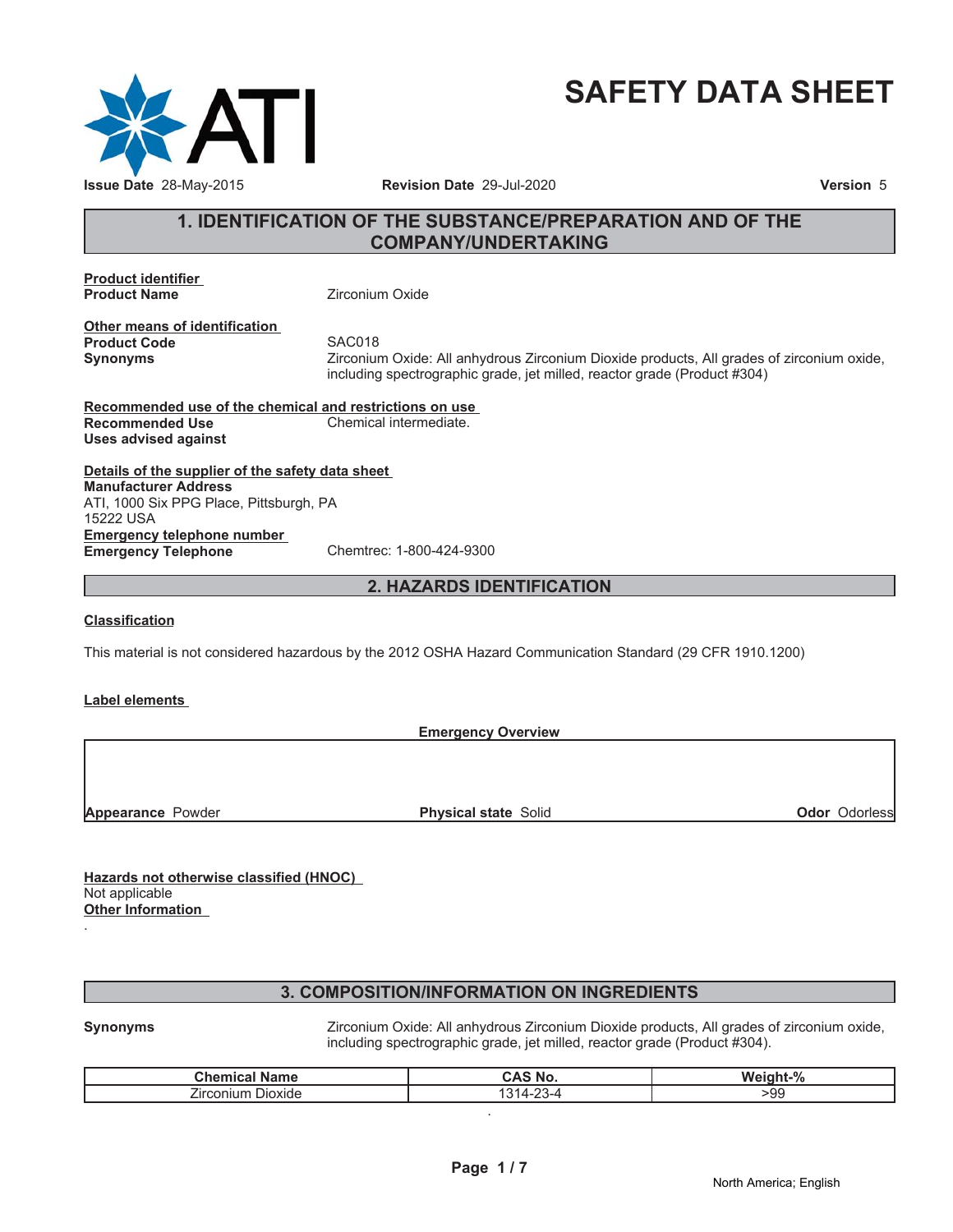### **4. FIRST AID MEASURES**

\_\_\_\_\_\_\_\_\_\_\_\_\_\_\_\_\_\_\_\_\_\_\_\_\_\_\_\_\_\_\_\_\_\_\_\_\_\_\_\_\_\_\_\_\_\_\_\_\_\_\_\_\_\_\_\_\_\_\_\_\_\_\_\_\_\_\_\_\_\_\_\_\_\_\_\_\_\_\_\_\_\_\_\_\_\_\_\_\_\_\_\_\_

#### **First aid measures**

| Eye contact                                                                | In the case of particles coming in contact with eyes during processing, treat as with any<br>foreign object.                                           |  |
|----------------------------------------------------------------------------|--------------------------------------------------------------------------------------------------------------------------------------------------------|--|
| <b>Skin Contact</b>                                                        | None under normal use conditions.                                                                                                                      |  |
| <b>Inhalation</b>                                                          | If excessive amounts of smoke, fume, or particulate are inhaled during processing, remove<br>to fresh air and consult a qualified health professional. |  |
| Ingestion                                                                  | IF SWALLOWED. Call a POISON CENTER or doctor/physician if you feel unwell.                                                                             |  |
| Most important symptoms and effects, both acute and delayed                |                                                                                                                                                        |  |
| <b>Symptoms</b>                                                            | None anticipated.                                                                                                                                      |  |
| Indication of any immediate medical attention and special treatment needed |                                                                                                                                                        |  |
| Note to physicians                                                         | Treat symptomatically.                                                                                                                                 |  |

### **5. FIRE-FIGHTING MEASURES**

#### **Suitable extinguishing media** Non-combustible.

**Unsuitable extinguishing media** Non-combustible.

#### **Specific hazards arising from the chemical** Non-combustible.

**Hazardous combustion products**Not applicable.

**Explosion data Sensitivity to Mechanical Impact** None. **Sensitivity to Static Discharge** None.

#### **Protective equipment and precautions for firefighters**

Firefighters should wear self-contained breathing apparatus and full firefighting turnout gear.

#### **6. ACCIDENTAL RELEASE MEASURES**

| Personal precautions, protective equipment and emergency procedures |                                                                                 |  |  |
|---------------------------------------------------------------------|---------------------------------------------------------------------------------|--|--|
| <b>Personal precautions</b>                                         | Use personal protective equipment as required.                                  |  |  |
| For emergency responders                                            | Use personal protective equipment as required.                                  |  |  |
| <b>Environmental precautions</b>                                    |                                                                                 |  |  |
| <b>Environmental precautions</b>                                    | Collect spillage to prevent release to the environment.                         |  |  |
| Methods and material for containment and cleaning up                |                                                                                 |  |  |
| <b>Methods for containment</b>                                      | Prevent further leakage or spillage if safe to do so.                           |  |  |
| Methods for cleaning up                                             | Sweep or shovel material into dry containers. Avoid creating uncontrolled dust. |  |  |
| 7. HANDLING AND STORAGE                                             |                                                                                 |  |  |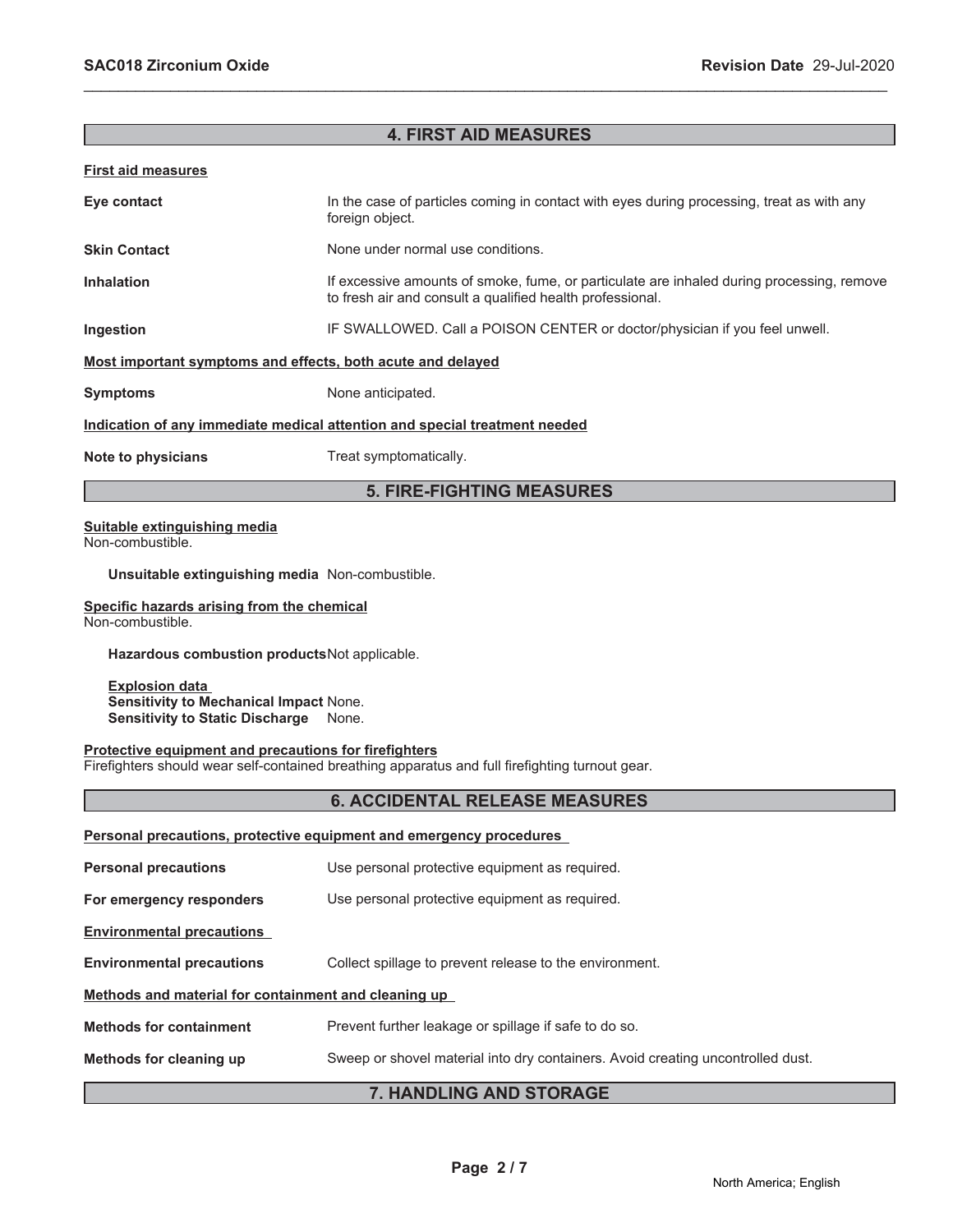| <b>Precautions for safe handling</b>                         |                                                                        |  |  |
|--------------------------------------------------------------|------------------------------------------------------------------------|--|--|
| Advice on safe handling                                      | Handle in accordance with good industrial hygiene and safety practice. |  |  |
| Conditions for safe storage, including any incompatibilities |                                                                        |  |  |
| <b>Storage Conditions</b>                                    | Keep in properly labeled containers.                                   |  |  |
| Incompatible materials                                       | None known.                                                            |  |  |

\_\_\_\_\_\_\_\_\_\_\_\_\_\_\_\_\_\_\_\_\_\_\_\_\_\_\_\_\_\_\_\_\_\_\_\_\_\_\_\_\_\_\_\_\_\_\_\_\_\_\_\_\_\_\_\_\_\_\_\_\_\_\_\_\_\_\_\_\_\_\_\_\_\_\_\_\_\_\_\_\_\_\_\_\_\_\_\_\_\_\_\_\_

### **8. EXPOSURE CONTROLS/PERSONAL PROTECTION**

#### **Control parameters**

| <b>Chemical Name</b> | <b>ACGIH</b><br><b>TLV</b>   | <b>OSHA PEL</b>                          |
|----------------------|------------------------------|------------------------------------------|
| Zirconium Dioxide    | STEL: $10 \text{ mg/m}^3$ Zr | TWA: $5 \text{ mg/m}^3$ Zr               |
| $\cap$<br>1314-23-4  | TWA: 5 mg/m <sup>3</sup> Zr  | (vacated) STEI<br>L: 10 ma/m $3$ Zr<br>U |

#### **Appropriate engineering controls**

**Engineering Controls Avoid generation of uncontrolled particles. Individual protection measures, such as personal protective equipment Eye/face protection** When airborne particles may be present, appropriate eye protection is recommended. For example, tight-fitting goggles, foam-lined safety glasses or other protective equipment that shield the eyes from particles. **Skin and body protection** Wear protective gloves. **Respiratory protection** When particulates/fumes/gases are generated and if exposure limits are exceeded or irritation is experienced, proper approved respiratory protection should be worn. Positive-pressure supplied air respirators may be required for high airborne contaminant concentrations. Respiratory protection must be provided in accordance with current local regulations. **General Hygiene Considerations** Handle in accordance with good industrial hygiene and safety practice.

#### **9. PHYSICAL AND CHEMICAL PROPERTIES**

#### **Information on basic physical and chemical properties**

| Powder<br>Odorless<br>Odor<br>Appearance<br>white<br><b>Odor threshold</b><br>Not applicable<br>Color<br>Remarks • Method<br>Values<br>Not applicable<br>рH<br>2710 °C / 4910 °F<br>Not applicable<br>Not applicable<br><b>Evaporation rate</b><br>Not flammable<br><b>Upper flammability limit:</b><br>Lower flammability limit:<br>Not applicable<br>Vapor pressure<br>-<br>Not applicable<br>Vapor density<br>5.6<br><b>Partition coefficient</b><br>Not applicable | <b>Physical state</b>            | Solid |  |
|------------------------------------------------------------------------------------------------------------------------------------------------------------------------------------------------------------------------------------------------------------------------------------------------------------------------------------------------------------------------------------------------------------------------------------------------------------------------|----------------------------------|-------|--|
|                                                                                                                                                                                                                                                                                                                                                                                                                                                                        |                                  |       |  |
|                                                                                                                                                                                                                                                                                                                                                                                                                                                                        |                                  |       |  |
|                                                                                                                                                                                                                                                                                                                                                                                                                                                                        | <b>Property</b>                  |       |  |
|                                                                                                                                                                                                                                                                                                                                                                                                                                                                        |                                  |       |  |
|                                                                                                                                                                                                                                                                                                                                                                                                                                                                        | Melting point / freezing point   |       |  |
|                                                                                                                                                                                                                                                                                                                                                                                                                                                                        | Boiling point / boiling range    |       |  |
|                                                                                                                                                                                                                                                                                                                                                                                                                                                                        | <b>Flash point</b>               |       |  |
|                                                                                                                                                                                                                                                                                                                                                                                                                                                                        |                                  |       |  |
|                                                                                                                                                                                                                                                                                                                                                                                                                                                                        | Flammability (solid, gas)        |       |  |
|                                                                                                                                                                                                                                                                                                                                                                                                                                                                        | <b>Flammability Limit in Air</b> |       |  |
|                                                                                                                                                                                                                                                                                                                                                                                                                                                                        |                                  |       |  |
|                                                                                                                                                                                                                                                                                                                                                                                                                                                                        |                                  |       |  |
|                                                                                                                                                                                                                                                                                                                                                                                                                                                                        |                                  |       |  |
|                                                                                                                                                                                                                                                                                                                                                                                                                                                                        |                                  |       |  |
|                                                                                                                                                                                                                                                                                                                                                                                                                                                                        | <b>Specific Gravity</b>          |       |  |
|                                                                                                                                                                                                                                                                                                                                                                                                                                                                        | <b>Water solubility</b>          |       |  |
|                                                                                                                                                                                                                                                                                                                                                                                                                                                                        | Solubility in other solvents     |       |  |
|                                                                                                                                                                                                                                                                                                                                                                                                                                                                        |                                  |       |  |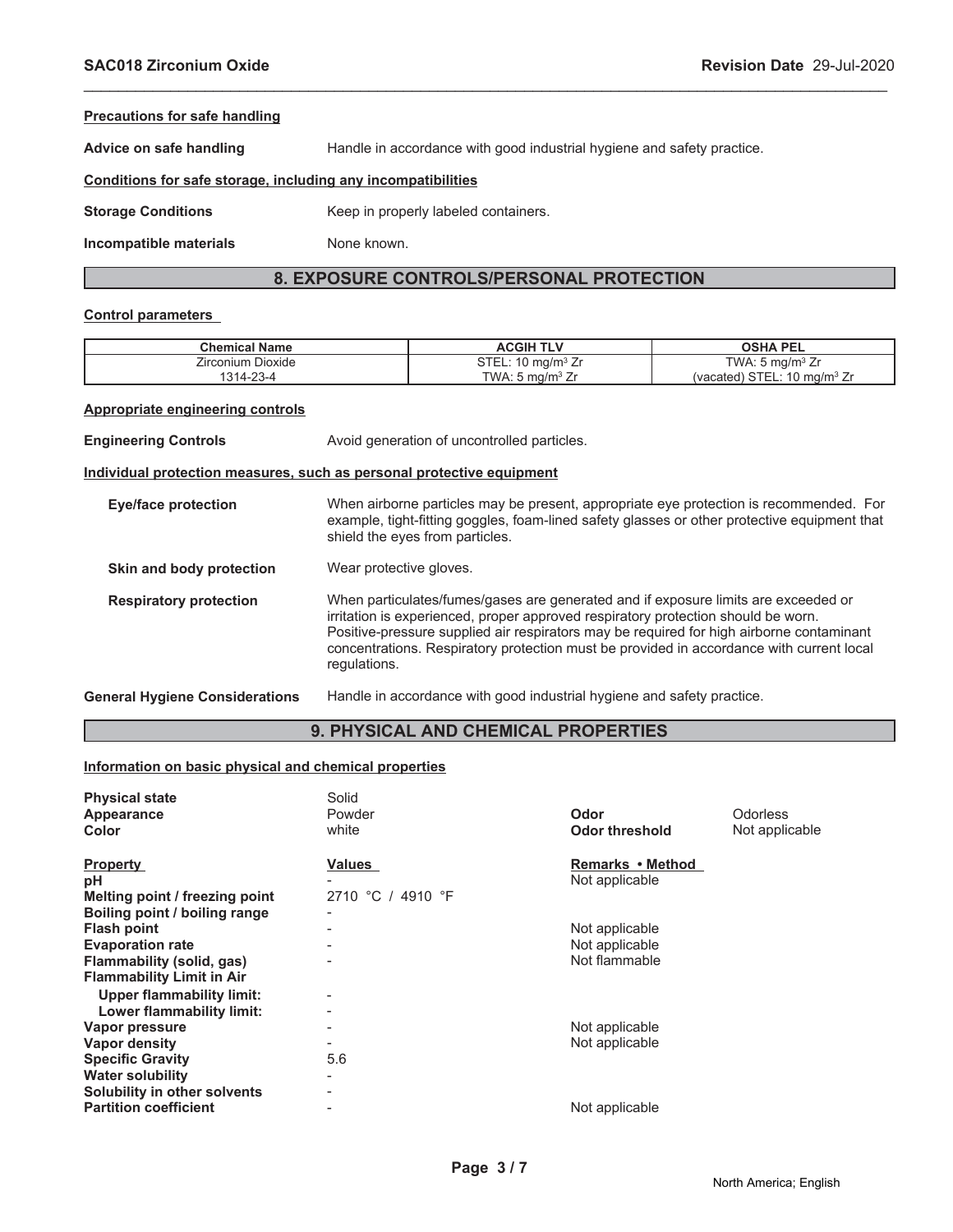| <b>Autoignition temperature</b>  |                            | Not applicable |
|----------------------------------|----------------------------|----------------|
| <b>Decomposition temperature</b> |                            | Not applicable |
| <b>Kinematic viscosity</b>       |                            | Not applicable |
| <b>Dynamic viscosity</b>         |                            | Not applicable |
| <b>Explosive properties</b>      | Not applicable             |                |
| <b>Oxidizing properties</b>      | Not applicable             |                |
| <b>Other Information</b>         |                            |                |
| Softening point                  |                            |                |
| <b>Molecular weight</b>          |                            |                |
| <b>VOC Content (%)</b>           | Not applicable             |                |
| <b>Density</b>                   |                            |                |
| <b>Bulk density</b>              | 110-130 lb/ft <sup>3</sup> |                |

#### **10. STABILITY AND REACTIVITY**

\_\_\_\_\_\_\_\_\_\_\_\_\_\_\_\_\_\_\_\_\_\_\_\_\_\_\_\_\_\_\_\_\_\_\_\_\_\_\_\_\_\_\_\_\_\_\_\_\_\_\_\_\_\_\_\_\_\_\_\_\_\_\_\_\_\_\_\_\_\_\_\_\_\_\_\_\_\_\_\_\_\_\_\_\_\_\_\_\_\_\_\_\_

## **Reactivity**

Not applicable

#### **Chemical stability**

Stable under normal conditions.

### **Possibility of Hazardous Reactions**

None under normal processing.

Hazardous polymerization Hazardous polymerization does not occur.

**Conditions to avoid** Dust formation and dust accumulation.

### **Incompatible materials**

None known.

#### **Hazardous Decomposition Products**

Not applicable.

### **11. TOXICOLOGICAL INFORMATION**

#### **Information on likely routes of exposure**

#### **Product Information**

| <b>Inhalation</b>   | Product not classified. |
|---------------------|-------------------------|
| Eye contact         | Product not classified. |
| <b>Skin Contact</b> | Product not classified. |
| Ingestion           | Product not classified. |

| <b>Chemical Name</b> | Oral LD50      | <b>Dermal LD50</b> | <b>Inhalation LC50</b> |
|----------------------|----------------|--------------------|------------------------|
| Zirconium Dioxide    | >5000 mg/kg bw |                    | >4.3 mg/L              |
| $1314 - 23 - 4$      |                |                    |                        |

#### **Information on toxicological effects**

**Symptoms** None known.

#### **Delayed and immediate effects as well as chronic effects from short and long-term exposure**

**Acute toxicity Acute toxicity Product not classified.**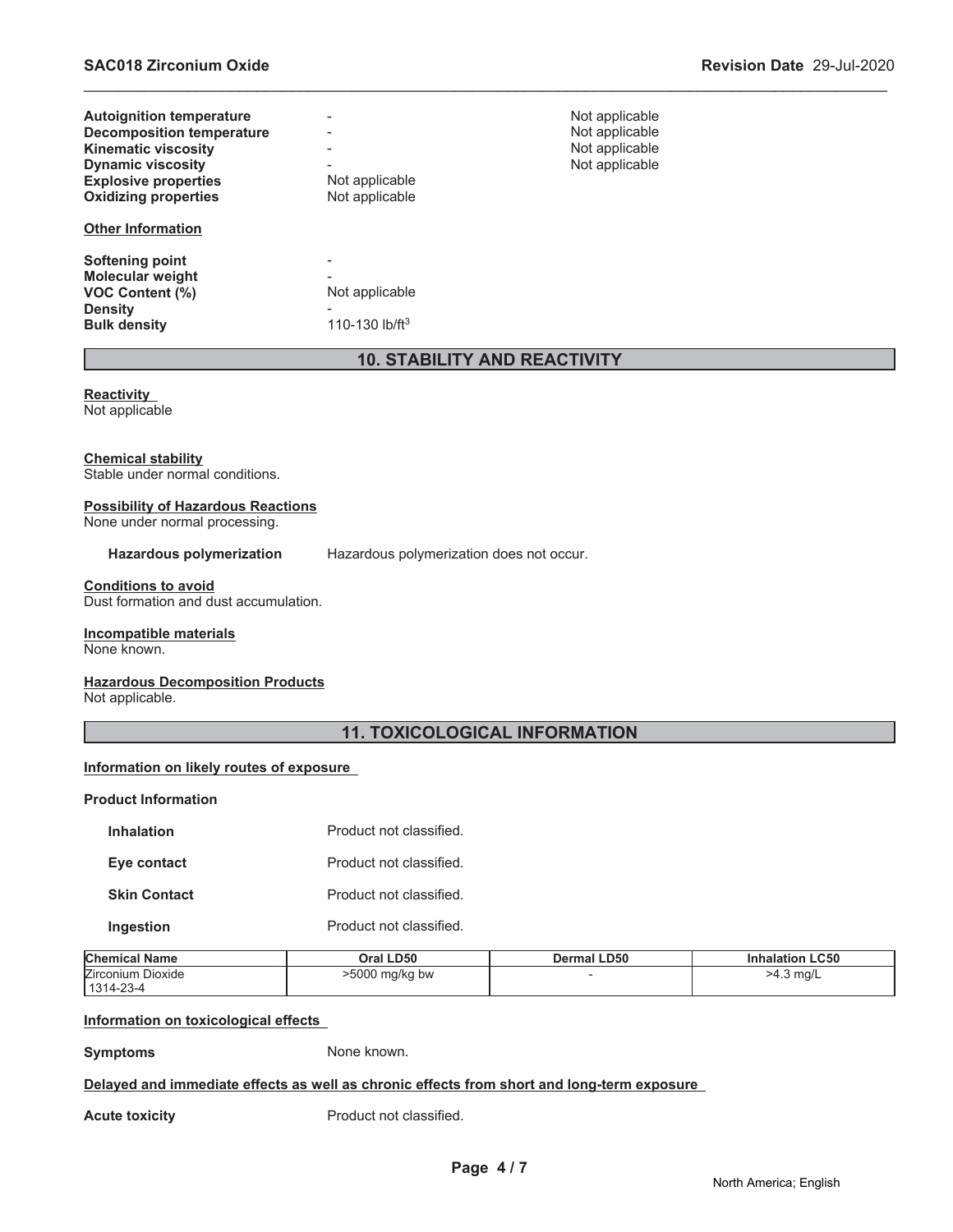| <b>Skin corrosion/irritation</b>                                                                                                                            | Product not classified.                                                                                  |
|-------------------------------------------------------------------------------------------------------------------------------------------------------------|----------------------------------------------------------------------------------------------------------|
| Serious eye damage/eye irritation                                                                                                                           | Product not classified.                                                                                  |
| <b>Sensitization</b>                                                                                                                                        | Product not classified.                                                                                  |
| <b>Germ cell mutagenicity</b>                                                                                                                               | Product not classified.                                                                                  |
| Carcinogenicity                                                                                                                                             | Product not classified.                                                                                  |
| <b>Reproductive toxicity</b><br><b>STOT - single exposure</b><br><b>STOT - repeated exposure</b><br><b>Target Organ Effects</b><br><b>Aspiration hazard</b> | Product not classified.<br>Product not classified.<br>Product not classified.<br>Product not classified. |

### **12. ECOLOGICAL INFORMATION**

\_\_\_\_\_\_\_\_\_\_\_\_\_\_\_\_\_\_\_\_\_\_\_\_\_\_\_\_\_\_\_\_\_\_\_\_\_\_\_\_\_\_\_\_\_\_\_\_\_\_\_\_\_\_\_\_\_\_\_\_\_\_\_\_\_\_\_\_\_\_\_\_\_\_\_\_\_\_\_\_\_\_\_\_\_\_\_\_\_\_\_\_\_

#### **Ecotoxicity**

This product as shipped is not classified for aquatic toxicity.

| <b>Chemical Name</b> | Algae/aquatic plants                                   | Fish                       | <b>Toxicity to</b> | <b>Crustacea</b>           |
|----------------------|--------------------------------------------------------|----------------------------|--------------------|----------------------------|
|                      |                                                        |                            | microorganisms     |                            |
| Zirconium Dioxide    | The 15 d NOEC of zirconiuml The 96 h LL50 of zirconium |                            |                    | The 48 h EC50 of zirconium |
| 1314-23-4            | dichloride oxide to Chlorella                          | dioxide to Danio rerio was |                    | dioxide to Daphnia magna   |
|                      | vulgaris was greater than                              | greater than 100 mg/L.     |                    | was greater than 100 mg/L  |
|                      | $200 \text{ ma/L}$                                     |                            |                    |                            |

#### **Other adverse effects**

### **13. DISPOSAL CONSIDERATIONS**

| <b>Waste treatment methods</b> |                                                                                                        |  |  |
|--------------------------------|--------------------------------------------------------------------------------------------------------|--|--|
| <b>Disposal of wastes</b>      | Disposal should be in accordance with applicable regional, national and local laws and<br>regulations. |  |  |
| Contaminated packaging         | Disposal should be in accordance with applicable regional, national and local laws and<br>regulations. |  |  |

### **14. TRANSPORT INFORMATION**

**DOT** Not regulated

### **15. REGULATORY INFORMATION**

| <b>International Inventories</b> |          |
|----------------------------------|----------|
| TSCA                             | Complies |
| <b>DSL/NDSL</b>                  | Complies |
| <b>EINECS/ELINCS</b>             | Complies |
| ENCS                             | Complies |
| <b>IECSC</b>                     | Complies |
| KECL                             | Complies |
| <b>PICCS</b>                     | Complies |
| <b>AICS</b>                      | Complies |
|                                  |          |

 **Legend:** 

 **TSCA** - United States Toxic Substances Control Act Section 8(b) Inventory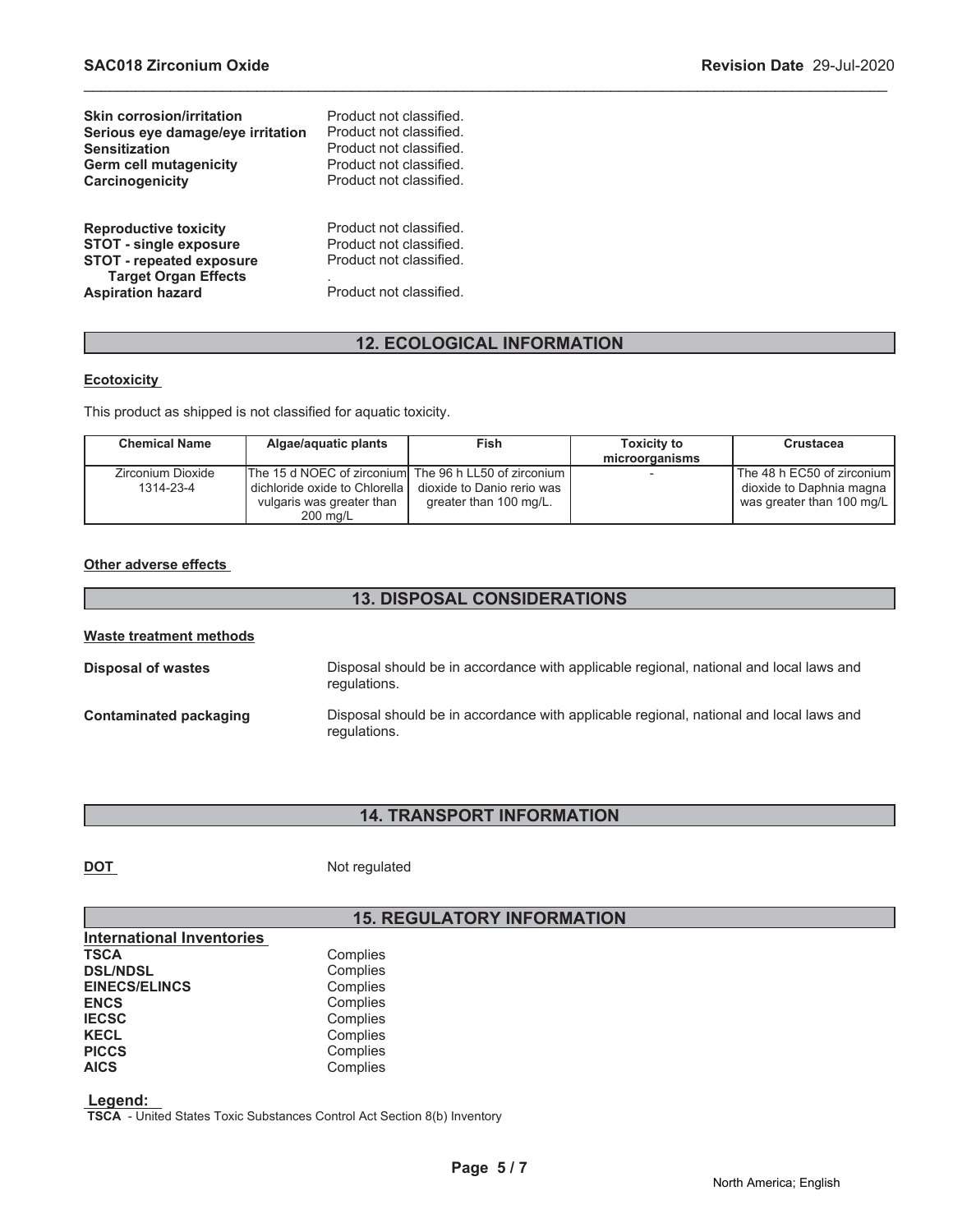**DSL/NDSL** - Canadian Domestic Substances List/Non-Domestic Substances List

 **EINECS/ELINCS** - European Inventory of Existing Chemical Substances/European List of Notified Chemical Substances

 **ENCS** - Japan Existing and New Chemical Substances

 **IECSC** - China Inventory of Existing Chemical Substances

 **KECL** - Korean Existing and Evaluated Chemical Substances

 **PICCS** - Philippines Inventory of Chemicals and Chemical Substances

 **AICS** - Australian Inventory of Chemical Substances

#### **US Federal Regulations**

#### **SARA 313**

Section 313 of Title III of the Superfund Amendments and Reauthorization Act of 1986 (SARA). This product does not contain any chemicals which are subject to the reporting requirements of the Act and Title 40 of the Code of Federal Regulations, Part 372

\_\_\_\_\_\_\_\_\_\_\_\_\_\_\_\_\_\_\_\_\_\_\_\_\_\_\_\_\_\_\_\_\_\_\_\_\_\_\_\_\_\_\_\_\_\_\_\_\_\_\_\_\_\_\_\_\_\_\_\_\_\_\_\_\_\_\_\_\_\_\_\_\_\_\_\_\_\_\_\_\_\_\_\_\_\_\_\_\_\_\_\_\_

|   | <b>SARA 311/312 Hazard Categories</b> |  |
|---|---------------------------------------|--|
| . |                                       |  |

| No  |
|-----|
| N∩  |
| No. |
| N٥  |
| N٥  |
|     |

#### **CWA (Clean Water Act)**

This product does not contain any substances regulated as pollutants pursuant to the Clean Water Act (40 CFR 122.21 and 40 CFR 122.42)

#### **CERCLA**

This material, as supplied, does not contain any substances regulated as hazardous substances under the Comprehensive Environmental Response Compensation and Liability Act (CERCLA) (40 CFR 302) or the Superfund Amendments and Reauthorization Act (SARA) (40 CFR 355). There may be specific reporting requirements at the local, regional, or state level pertaining to releases of this material

#### **US State Regulations**

#### **California Proposition 65**

This product does not contain any Proposition 65 chemicals

#### **U.S. State Right-to-Know Regulations**

| <b>Chemical Name</b>                                       | <b>New Jersey</b> | ssachusetts<br>mas | Pennsylvania |
|------------------------------------------------------------|-------------------|--------------------|--------------|
| Dioxide<br>j<br><i>i</i> rconium<br>$\sim$<br>101<br>-23-4 |                   |                    |              |

#### **U.S. EPA Label Information**

**EPA Pesticide Registration Number** Not applicable

| <b>16. OTHER INFORMATION</b>             |                         |                       |                                                                                                                           |                                                     |  |
|------------------------------------------|-------------------------|-----------------------|---------------------------------------------------------------------------------------------------------------------------|-----------------------------------------------------|--|
| <b>NFPA</b>                              | <b>Health hazards 0</b> | <b>Flammability 0</b> | Instability 0                                                                                                             | <b>Physical and Chemical</b><br><b>Properties -</b> |  |
| <b>HMIS</b>                              | <b>Health hazards 1</b> | <b>Flammability 0</b> | Physical hazards 0                                                                                                        | Personal protection X                               |  |
| <b>Prepared By</b>                       |                         |                       |                                                                                                                           |                                                     |  |
| <b>Issue Date</b>                        | 28-May-2015             |                       |                                                                                                                           |                                                     |  |
| <b>Revision Date</b>                     | 29-Jul-2020             |                       |                                                                                                                           |                                                     |  |
| <b>Revision Note</b>                     |                         |                       |                                                                                                                           |                                                     |  |
| SDS sections updated: 4, 5, 6, 9, 10, 16 |                         |                       |                                                                                                                           |                                                     |  |
| Note:                                    |                         |                       | The information provided in this safety data sheet is correct to the best of our knowledge, information and belief at the |                                                     |  |

**The information provided in this safety data sheet is correct to the best of our knowledge, information and belief at the date of its publication. The information given is designed only as a guidance for safe handling, use, processing, storage,**